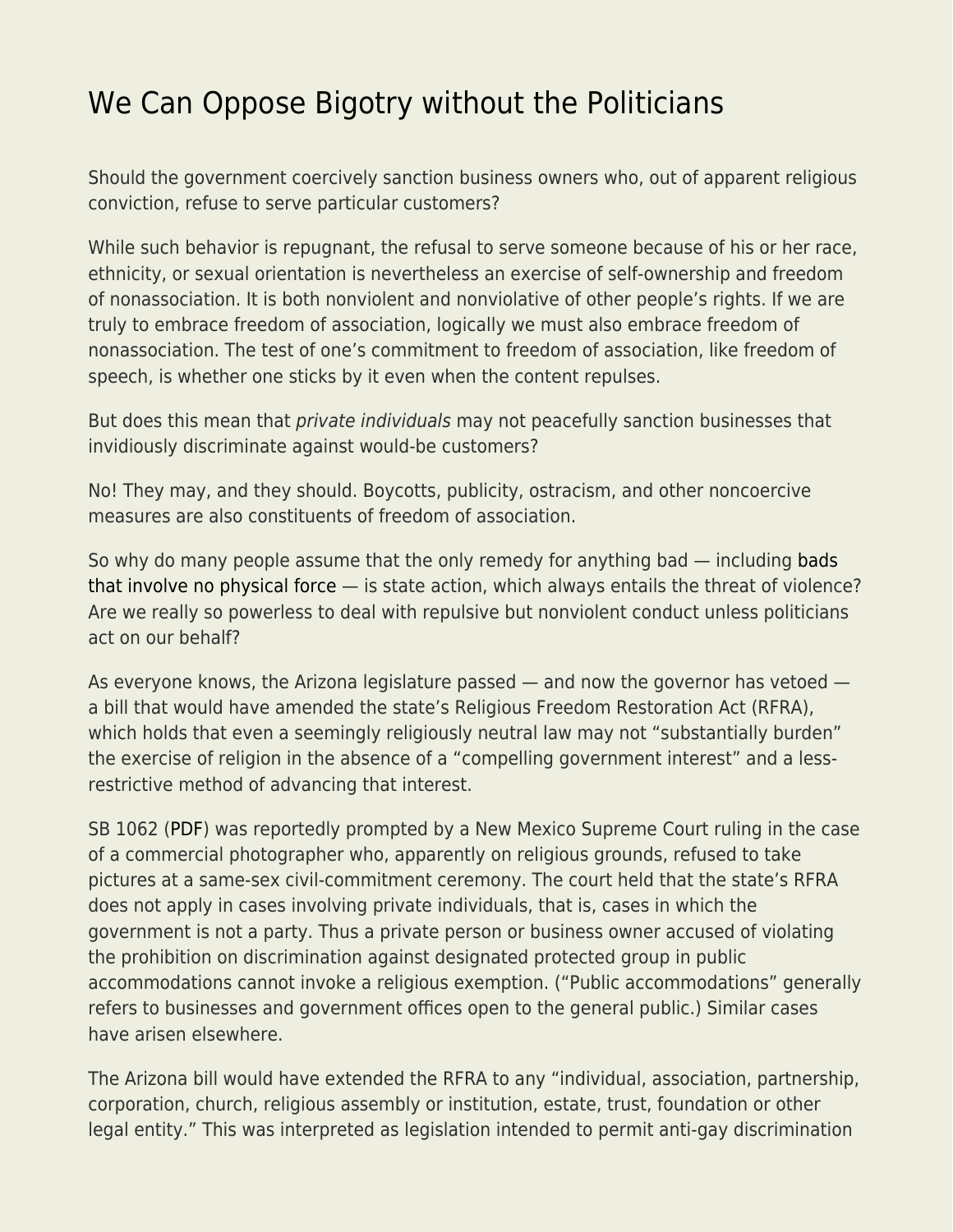in public accommodations — and maybe it was — but the bill made no reference to sexual preference or gender identity. (Arizona law bans discrimination on the basis of race and sex, but not sexual orientation.) As the [New York Times](http://www.nytimes.com/2014/02/27/us/Brewer-arizona-gay-service-bill.html?hp) noted, "A range of critics — who included business leaders and figures in both national political parties — said it was broadly discriminatory and would have permitted all sorts of denials of service, allowing, say, a Muslim taxi driver to refuse to pick up a woman traveling solo."

What's an advocate of individual freedom, peaceful social cooperation, and tolerance to make of all this?

Right off, I'd ask how a "compelling state interest"  $-$  whatever that may be  $-$  could license government to impose burdens, substantial or otherwise, on anyone's peaceful exercise of religion. The state is an organization of mere mortals who, by one dubious method or another, have been allowed to don the mantle of political legitimacy and to command obedience on pain of imprisonment even of those who never consented to the [preposterous arrangement](https://www.fourmilab.ch/etexts/www/NoTreason/NoTreason.html).

Next I'd ask why religion is the only consideration to be taken into account. Shouldn't the state also be restrained from burdening the exercise of secular convictions?

As Mario Rizzo of New York University wrote on [Facebook](https://www.facebook.com/profile.php?id=833388&fref=ts),

The difficulty is that the law singled out an approved reason  $$ religious — why someone could refuse his or her services to another person. The default used to be freedom of association and contract unless there was some very good countervailing reason. Now it seems that the default is you must behave according to "progressive" values or else. No one in Arizona would have been in danger of being deprived of vital services — the environment is competitive and people want to make money. It is totally unlike the old south. But, hey, no one has the interest in subtle distinctions about liberty.

When Rizzo says that "No one in Arizona would have been in danger of being deprived of vital services — the environment is competitive and people want to make money," he's referring to the fact that, unless government intervention protects bigoted business interests (as it did in the old South), markets will punish them and reward inclusive establishments.

Now the moment anyone says that government should have no power to prohibit business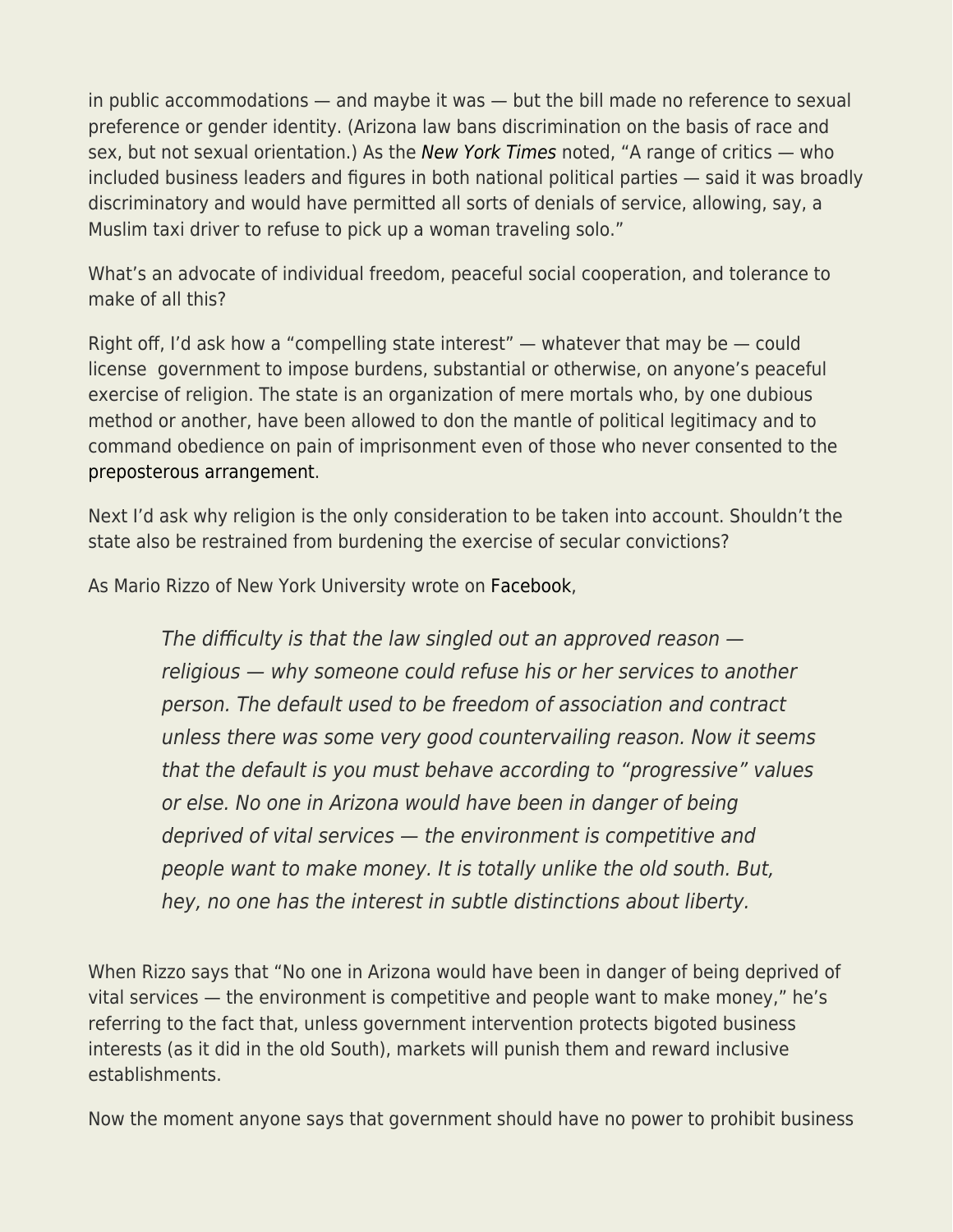owners from discriminating in public accommodations, a progressive interlocutor will respond, "So a business should be allowed to refuse service to someone because the person is black or gay?"

To which I would say, No, the business should not be allowed to do that. But by "not be allowed," I mean that the rest of us should nonviolently impose costs on those who offend decency by humiliating persons by the refusal of service. As noted, this would include boycotts, publicity, and ostracism. The state should not be seen as a remedy, and considering that its essence is violence, it certainly should not punish nonviolent conduct, however objectionable.

State prohibitions drive bigotry into the shadows, making private response more difficult. Would a Jewish couple want an anti-Semite photographing their wedding? Would a gay couple want a homophobe baking their cake? Moreover, legal prohibitions may cut both ways. Should a black photographer have to work the wedding of a white-supremacist couple? Shouldn't the thought of forced labor make us squirm?

Let intolerance be exposed to the daylight, where it can be shamed and ridiculed.

As I [wrote](http://www.cato-unbound.org/2010/06/18/sheldon-richman/context-keeping-community-organizing) in connection with the public-accommodations provision (Title II) of the 1964 Civil Rights Act, private action is not only morally superior to government action, it is also more effective. Direct nonviolent social action

had been working several years before Title II was enacted. Beginning in 1960 sit-ins and other Gandhi-style confrontations were desegregating department-store lunch counters throughout the South. No laws had to be passed or repealed. Social pressure — the public shaming of bigots — was working.

Even earlier, during the 1950s, David Beito and Linda Royster Beito report in Black Maverick, black entrepreneur T.R.M. Howard led a boycott of national gasoline companies that forced their franchisees to allow blacks to use the restrooms from which they had long been barred.

It is sometimes argued that Title II was an efficient remedy because it affected all businesses in one fell swoop. But the social movement was also efficient: whole groups of offenders would relent at one time